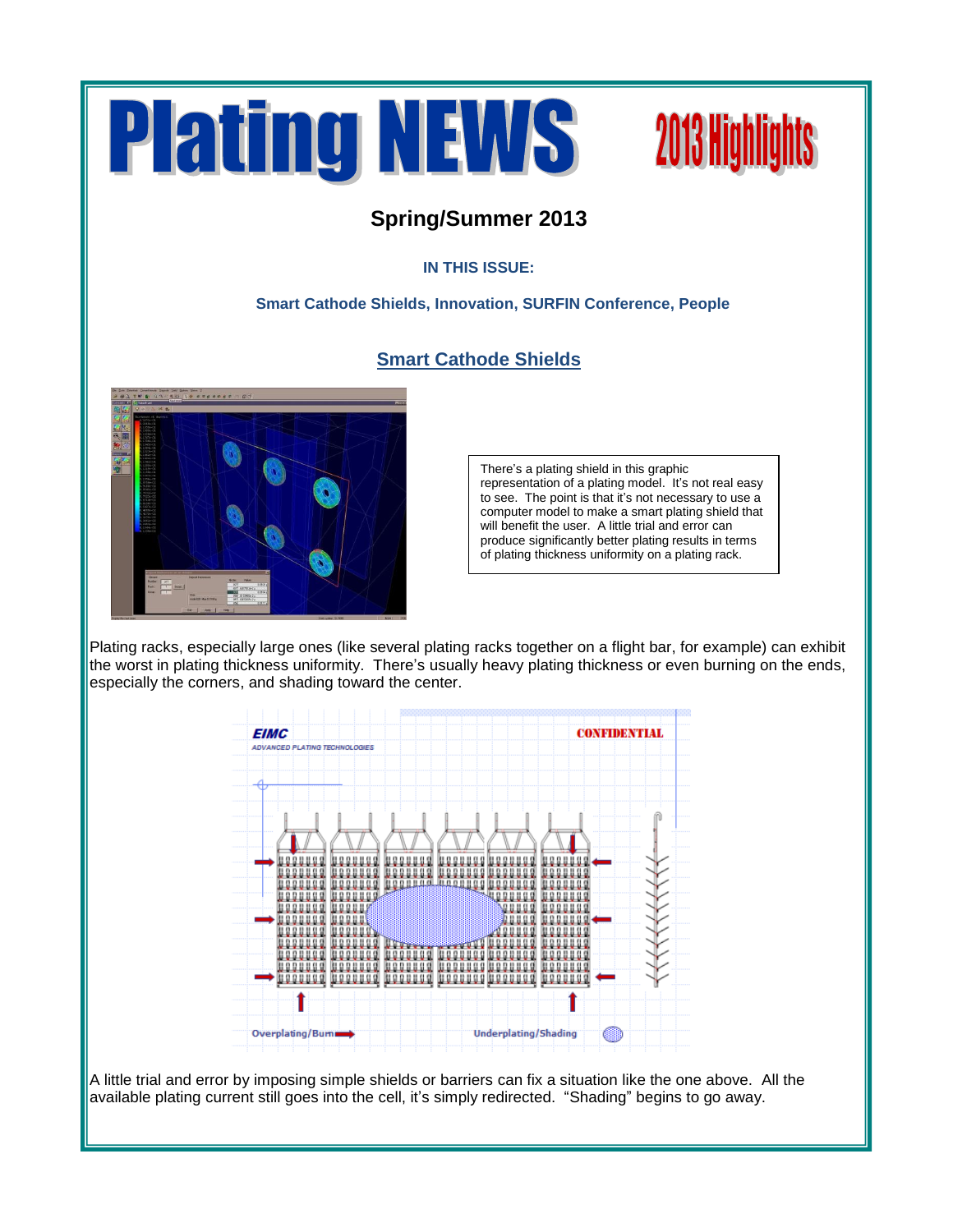## **Plating NEWS 2013 Highlights, page 2**

#### **Innovation**

Is innovation in our DNA? It's an interesting question! If it is not in our DNA then how do we come by it? The circumstances by which innovations have occurred in history are probably as varied as the number of innovations themselves. Innovations are not necessarily obvious. It took thousands of years before a common yolk, fastened to the necks of oxen, was used to enable them to pull together. Their combined output became more than 2X.

Sometimes innovations are the result of accidents. A simple mistake made in the maintenance addition to a chemical process can have enormous effects on the outcome of a process, as in the discovery of the microcrystalline phosphate coating that eventually revolutionized the paint coatings industry via a simple but significant surface preparation change. Yes, stuff like this happens in plating too.

If we have any appreciable electrolytic background then we all can tell stories of one sort or other about plating distribution anomalies. It was legend in the South that an obscure plant maintenance engineer/rack maker could improve plating thickness distribution on a large flight bar carrying multiple plating racks by hanging a metallic object(s), without any electrical contact, in the anode/cathode field(s).

That's "witches brew" chemistry if ever I saw it but this method worked to an extent. A little trial and error refined it a bit. The guy initially discovered the trick after some routine maintenance procedures resulted in a wrench being left wedged onto a protruding, plastisol coated part of the rack. Somehow it made its way through the entire plating process, non-electrolytically.

Of course the wrench had something of a micro-thin deposit on it. It was in the "field". But the effect that this non-electrolytic, or shall we say, non-electrified metal object had on surrounding parts was notable too. It robbed only slightly without being connected cathodically but it also appeared to disrupt the normal electrolytic field between the anodes and the real parts. There was enough disruption to present slight cosmetic differences. These then led to discovery of the plating thickness distribution changes. The accident came because a "cosmetic" effect of something unintended presented an opportunity for positive change. Now the bad news…………..

The innovative, obscure rack maker that figured this out left the company, the industry and retired. He was fairly old when he started doing it anyway. Alas, no one could ever follow in his footsteps. His secrets were that, as a plating process engineer, he did a LOT of trial and error and he also paid attention.

Electrolytic plating process engineering on this level doesn't have to be intuitive or trial and error. Fortunately there is Electrochemical Intelligence, available with products and services by Elsyca and PlatingMaster.

*"But We've Always Done It This Way"* In our last issue of Plating NEWS we mentioned the occasionally heard expression, *"but we've always done it this way".* Fortunately, it doesn't always imply resistance to change but it got additional responses. A few readers suggested it isn't just plating where resistance to change occurs, it's pervasive in many of our other, perhaps older, manufacturing environments also. It is indeed.

While we won't venture outside the electrolytic process environment in this Issue we hope you'll think about those other areas because they will play into your future plans for electrolytic process improvement. If there are good things happening elsewhere in your manufacturing environment they likely will effect plating as well.

*Manufacturing Department Interactions* We're always pleased to tell success stories where process improvement is made possible by wisely applying advanced electrochemical intelligence to problem solving.

Picture an automobile engine manufacturer turning out hundreds of thousands of engine pulleys that require simple rack zinc electroplating before being painted. Problem. Final Assembly has been rejecting a significant number of engines because their vibrations are out of required specifications. The investigations begin.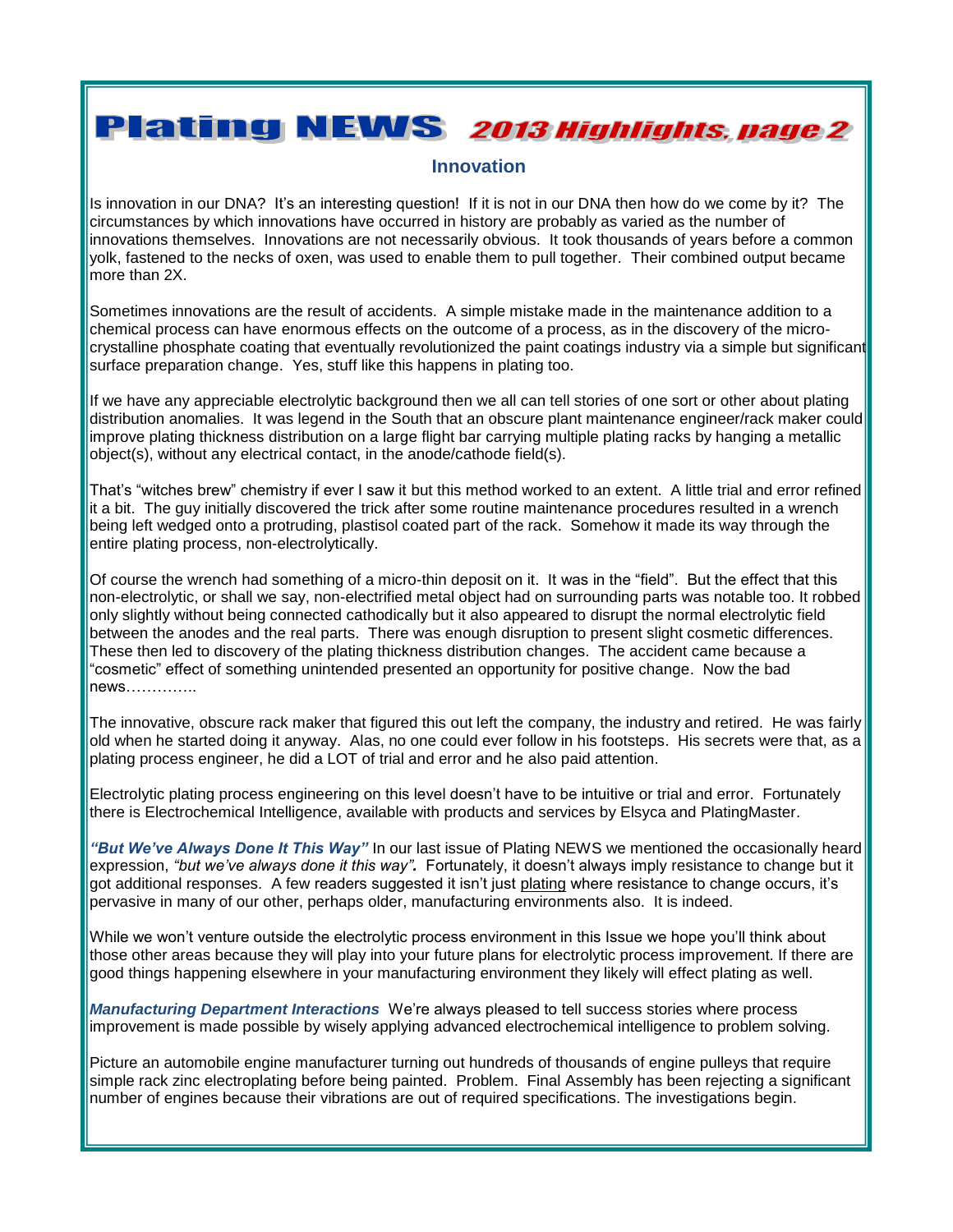## **Plating NEWS 2013 Highlights, page 3**

Engine pulleys are isolated. Machining says the pulleys meet spec. before they are sent to plating. Plating "plates" them believing the deposits are of uniform thickness and sends them for inspection. Spin balance failures! Significant failures caused by just a little bit of overplating on specific areas of the plating fixtures.

Properly applied electrochemical intelligence solved this problem with significant benefits to several of the manufacturing departments: Final assembly was quite happy. The plating department benefitted immensely in several areas: better efficiency, greater through-put and significant cost reductions.

**Optimization of an electrolytic process** 



There's additional information on this case study in the paper presented at SURFIN in Nashville. It was awarded Best Presentation in Conference and is available in the Downloads section of www.smartcatshield.com

### **SURFIN Conference**

NASF recently held its annual SURFIN Conference in Rosemont, IL June 10-12. Elsyca was well represented with 4 technical presentations. This resulted in a lot of traffic at the booth. TRW's Mr. Gerd Reineck presented how they joined forces with Elsyca to redesign tooling and racking of the decorative part of a steering wheel to ensure plating specifications were met in high volume production. The steering wheel was displayed in the presentation as well as the booth. It was a nice "touchy feely". Alan Rose, Bart Vanden Bossche and Robrecht Belis attended from Elsyca.

It was nice to visit with current and former colleagues and associates. The surface finishing industry exhibited some vitality that hasn't been seen in years past. And some of the SURFIN attendees are now full-fledged proponents of computer modeling of their electrolytic processing. They've reaped the benefits of using electrochemical intelligence for improvement of their respective processes.

#### **People**

From the beginnings of our exposure to industry and surface finishing we've all been influenced one way or another by people we met along the way. First for me would be a great uncle who had a knack for extracting and purifying things from bulk chemical solutions. He always talked to me about being in the chemical industry. I found myself in a few plating shops at a very young age. His name was Philip Guidry.

Jump ahead to 1998. Michael Moisan, wherever he is today. I remember walking down the hall past his office in a large pwb production facility. He saw me go by and asked me in to say, "Roger, don't you know something about plating?" I responded "Well, yes, what's up?" "Well, it's these multilayer boards. We've trashed them."